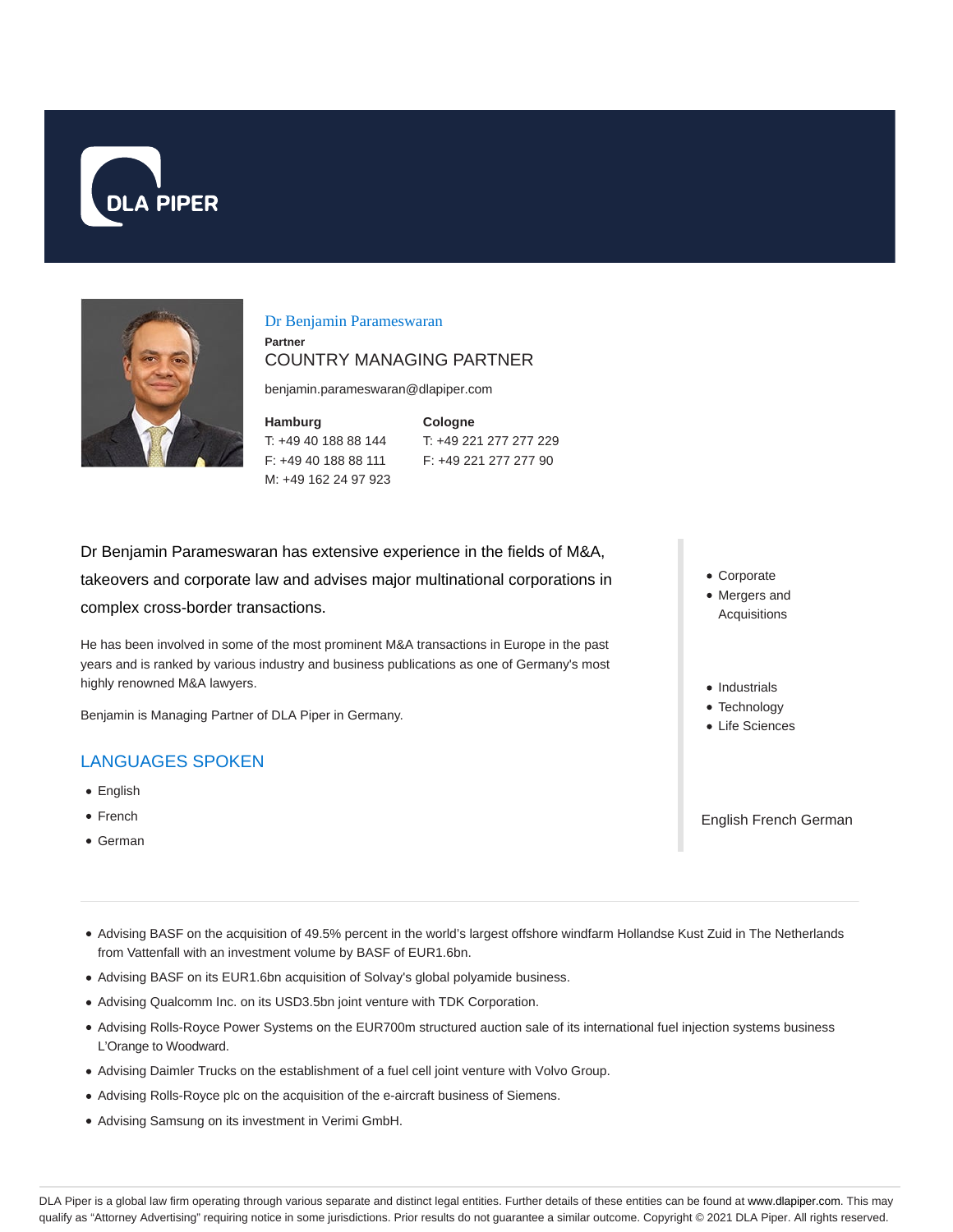- Advising Heidelberger Druckmaschinen AG on a comprehensive package of measures to increase its profitability and in connection with various strategic M&A transactions.
- Advising Heidelberger Druckmaschinen AG on its Chinese production joint venture with Masterwork Group.

## **CREDENTIALS**

# Professional Qualifications

Rechtsanwalt admitted with Hanseatische Rechtsanwaltskammer Hamburg

# Prior Experience

Prior to joining DLA Piper, Benjamin worked with international law firms in New York, Düsseldorf and Mumbai.

## **Recognitions**

- JUVE Handbook 2021/2022: Leading name for M&A, listed as one of the top 18 M&A lawyers in Germany (up to 50 years), frequently recommended for corporate law, "very competent, thinks in a very businesslike way", "one of the leading minds for M&A in Germany, brilliant negotiator", "excellent, committed", client
- Legal 500 Germany 2022: Recommended for corporate law and M&A: mid-sized deals (-EUR500 million); "Has great broad expertise, drafting skills and negotiation skills", "Available at all times, very reliable, very good handling and very fast feedback."
- Chambers Europe Germany 2022: Recommended for corporate/M&A: Mid-Market and as "Foreign expert" for India; "He delivers great coordination of other DLA offices and you get everything out of one hand.", client
- Handelsblatt in cooperation with Best Lawyers 2022: Listed among the best lawyers in Germany for corporate and M&A
- WirtschaftsWoche/Best of Legal Awards 2021: Recognised as "Senior Legal Leader of the year"
- WirtschaftsWoche 2021: Listed as German "Top Lawyer" in the area of corporate and M&A
- Acritas Stars 2020: Listed as "Star Lawyer" in Germany
- Who's Who Legal 2021 : Recommended as "Global Leader" for M&A
- Who's Who Legal 2022: "Leading practitioner in the market who is celebrated for his top-drawer work in cross-border transactions and takeovers."

## **Education**

- University of Hamburg (Scholar of Studienstiftung des deutschen Volkes)
- Université de Paris I (Sorbonne)
- Columbia Law School, New York
- Max Planck Institute for Comparative and International Private Law, Hamburg (International Max Planck Research Scholar)
- Highest State Court, Hamburg
- Harvard Business School (HBS/DLA Piper Senior Leadership Program)

## **Memberships**

- Hamburg Bar Association
- International Bar Association (IBA)
- Alumni Club of the German National Merit Foundation (Studienstiftung des deutschen Volkes)
- German Corporate Law Association (VGR)
- Indo-German Lawyer Foundation (former Vice President)

## **NEWS**

DLA Piper is a global law firm operating through various separate and distinct legal entities. Further details of these entities can be found at www.dlapiper.com. This may qualify as "Attorney Advertising" requiring notice in some jurisdictions. Prior results do not guarantee a similar outcome. Copyright © 2021 DLA Piper. All rights reserved.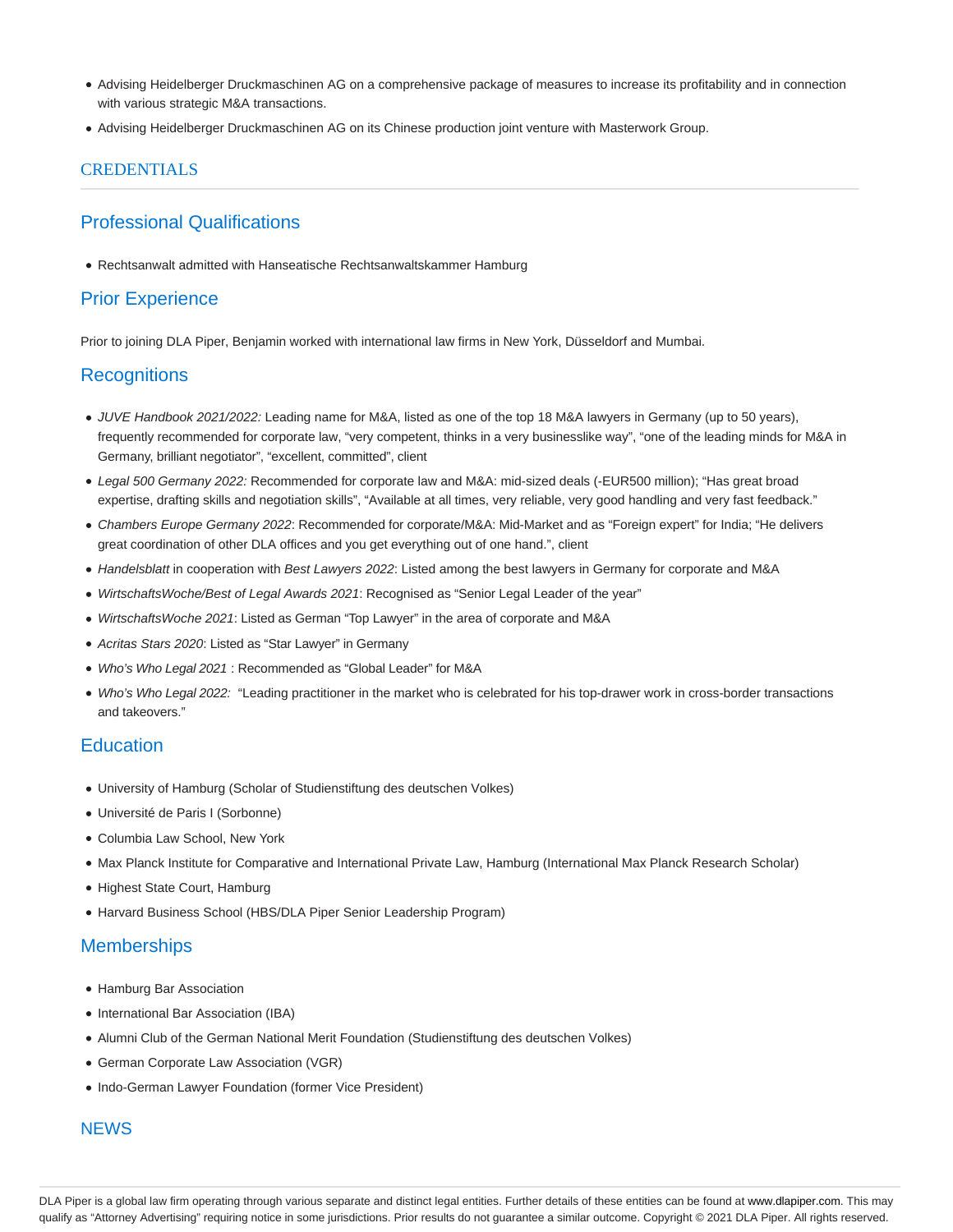**Best Lawyers / Handelsblatt recommends a total of 90 lawyers from DLA Piper in Germany**

### 24 June 2022

This year, the U.S. publisher Best Lawyers has once again recognized numerous DLA Piper lawyers in Germany in various areas of law.

**DLA Piper advises Borosil Renewables on acquisition of Interfloat and Brandenburger Glasmanufaktur**

#### 6 May 2022

DLA Piper has advised Indian solar glass manufacturer Borosil Renewables ("BRL") on its acquisition of Interfloat Group, Europe's largest solar glass producer.

**DLA Piper supports BASF´s Global Outside Counsel Diversity, Equity and Inclusion (DEI) Program**

#### 4 May 2022

DLA Piper as a global panel firm of BASF supports the company's Global Outside Counsel Diversity, Equity and Inclusion (DEI) Program, which has recently been expanded to also include global and regional firms in additional regions of Asia Pacific, Europe/Middle East/Africa, and South America.

**DLA Piper advises BASF on financing for its stake in offshore wind farm Hollandse Kust Zuid**

## 28 April 2022

DLA Piper has advised BASF on the financing of the construction of offshore wind farm Hollandse Kust Zuid (HKZ), which will be provided by a club of international lenders.

**DLA Piper advises BASF on partnership with Vattenfall in offshore wind farm sector**

#### 26 April 2022

DLA Piper has advised BASF on a partnership with Vattenfall in respect of an offshore wind farm project. BASF and Vattenfall will jointly participate in the tender process for the Hollandse Kust West (HKW) offshore wind farm.

**DLA Piper advises Storskogen on the acquisition of a majority stake in Dimabay**

#### 30 March 2022

DLA Piper has advised Storskogen on the acquisition of a majority stake in Dimabay GmbH (Dimabay), a performance-based advertising agency based in Germany that is active in 15 European countries.

**DLA Piper strengthens employment practice with hire of senior counsel Dr Hans-Peter Löw**

#### 22 March 2022

DLA Piper will strengthen its Frankfurt office with the appointment of Dr Hans-Peter Löw as senior counsel on 1 May 2022.

**DLA Piper strengthens its litigation and international arbitration practice with partner Dr Marc Jacob**

DLA Piper is a global law firm operating through various separate and distinct legal entities. Further details of these entities can be found at www.dlapiper.com. This may qualify as "Attorney Advertising" requiring notice in some jurisdictions. Prior results do not guarantee a similar outcome. Copyright @ 2021 DLA Piper. All rights reserved.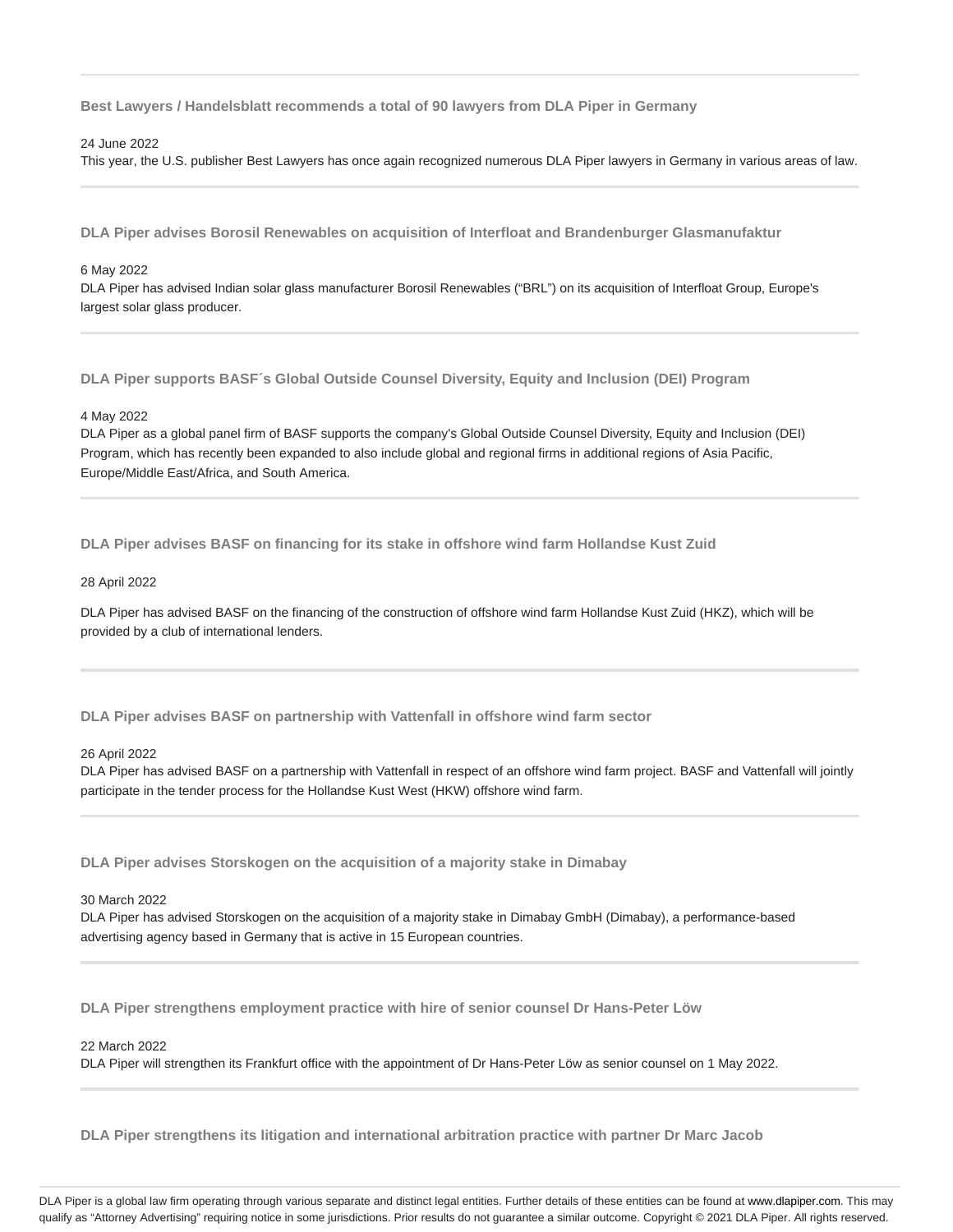#### 16 March 2022

DLA Piper will strengthen its Litigation & Regulatory practice group with the appointment of Marc Jacob as a new partner in the Frankfurt office, effective 1 April 2022. He joins DLA Piper from Shearman & Sterling, where he practised litigation and international arbitration since 2013.

**DLA Piper advises apoprojekt on the acquisition of Planungsgruppe Schneider & Partner**

### 18 February 2022

DLA Piper has advised apoprojekt GmbH on the acquisition of Planungsgruppe Schneider & Partner Beratende Ingenieure mbH. The locations in Kamp-Lintfort and Düsseldorf were taken over on 1st January 2022.

**DLA Piper advises Heidelberger Druckmaschinen on the planned development of a modern HEI-TECH industrial park with VGP**

## 20 December 2021

DLA Piper advises Heidelberger Druckmaschinen AG (Heidelberg) on the planned development of a modern HEI-TECH industrial park at its Wiesloch/Walldorf site. For this purpose, Heidelberg has been able to gain a strong partner in VGP, a European provider of high-quality industrial and commercial real estate.

**DLA Piper advises HCL Technologies on joint acquisition of German IT consulting company gbs together with ApoBank**

#### 15 December 2021

DLA Piper has advised HCL Technologies (HCL), a leading global technology company, on signing an agreement with Atruvia AG to acquire IT consulting company gbs – Gesellschaft für Banksysteme GmbH (gbs) together with Deutsche Apotheker- und Ärztebank eG (ApoBank), the largest cooperative primary bank in Germany.

**DLA Piper advises Mercedes-Benz in equity investment in Factorial Energy**

10 December 2021 DLA Piper represented Mercedes-Benz in its recent equity investment in Factorial Energy.

**DLA Piper advises Trajan on acquisition of Axel Semrau**

## 8 December 2021

DLA Piper has advised Australian medical device and analytics provider Trajan Scientific and Medical (Trajan) on the acquisition of Axel Semrau GmbH & Co KG (Axel Semrau) based in Sprockhövel, Germany, expanding Trajan's capabilities in the automation, chromatography, and software business.

**DLA Piper advises BASF on selling 25.2% of the offshore wind farm Hollandse Kust Zuid to Allianz**

#### 7 December 2021

DLA Piper has advised BASF on selling 25.2% of the offshore windfarm Hollandse Kust Zuid (HKZ) in the Netherlands to Allianz.

DLA Piper is a global law firm operating through various separate and distinct legal entities. Further details of these entities can be found at www.dlapiper.com. This may qualify as "Attorney Advertising" requiring notice in some jurisdictions. Prior results do not guarantee a similar outcome. Copyright @ 2021 DLA Piper. All rights reserved.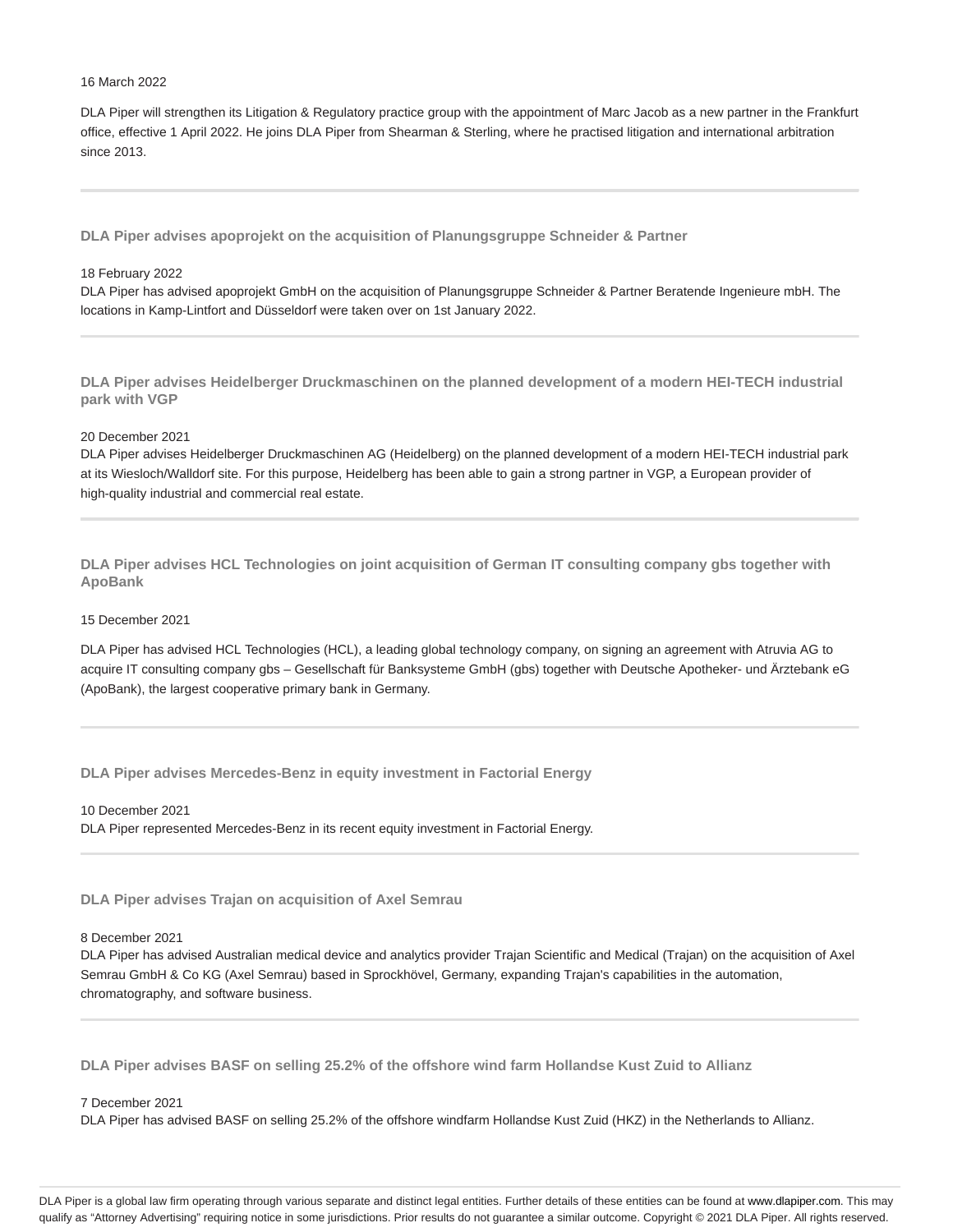**DLA Piper advises Heidelberger Druckmaschinen on acquisition of charging station technology from EnBW**

7 December 2021

DLA Piper has advised Heidelberger Druckmaschinen AG (Heidelberg) on the acquisition of the charging station technology of Karlsruhe based energy company EnBW.

**DLA Piper advises Revalize, Inc. on the acquisition of PROCAD group**

#### 23 November 2021

DLA Piper has advised US-based Revalize, Inc., a portfolio company of TA Associates, on the acquisition of PROCAD group, a product lifecycle management and product data management solutions provider, from LEA Partners.

**DLA Piper advises Revalize, Inc. on the acquisition of Tenado**

## 23 November 2021

DLA Piper has advised US-based Revalize, Inc., a portfolio company of TA Associates, on the acquisition of the German CAD software solutions provider Tenado group from Maxburg Capital Partners.

**DLA Piper advises Heidelberger Druckmaschinen on expansion of its subscription business in collaboration with Munich Re**

## 8 November 2021

DLA Piper has advised Heidelberger Druckmaschinen AG (Heidelberg) by entering into a strategic partnership with the Munich Re insurance group to further increase the volume of business with its digital usage-based subscription model.

**DLA Piper strengthens its antitrust practice with partner Dr Justus Herrlinger**

## 27 October 2021

DLA Piper will strengthen its Hamburg office with the appointment of Dr Justus Herrlinger as a new partner in the antitrust practice, effective 1 November 2021.

**DLA Piper strengthens its practice with former BASF General Counsel and Chief Compliance Officer Dr Wolfgang Haas**

## 4 October 2021

DLA Piper has strengthened its team with Dr Wolfgang Haas joining as Of Counsel as of 1 October 2021. Dr Wolfgang Haas is the former General Counsel and Chief Compliance Officer of BASF SE (BASF), where he most recently headed the Legal, Compliance, Tax and Insurance departments.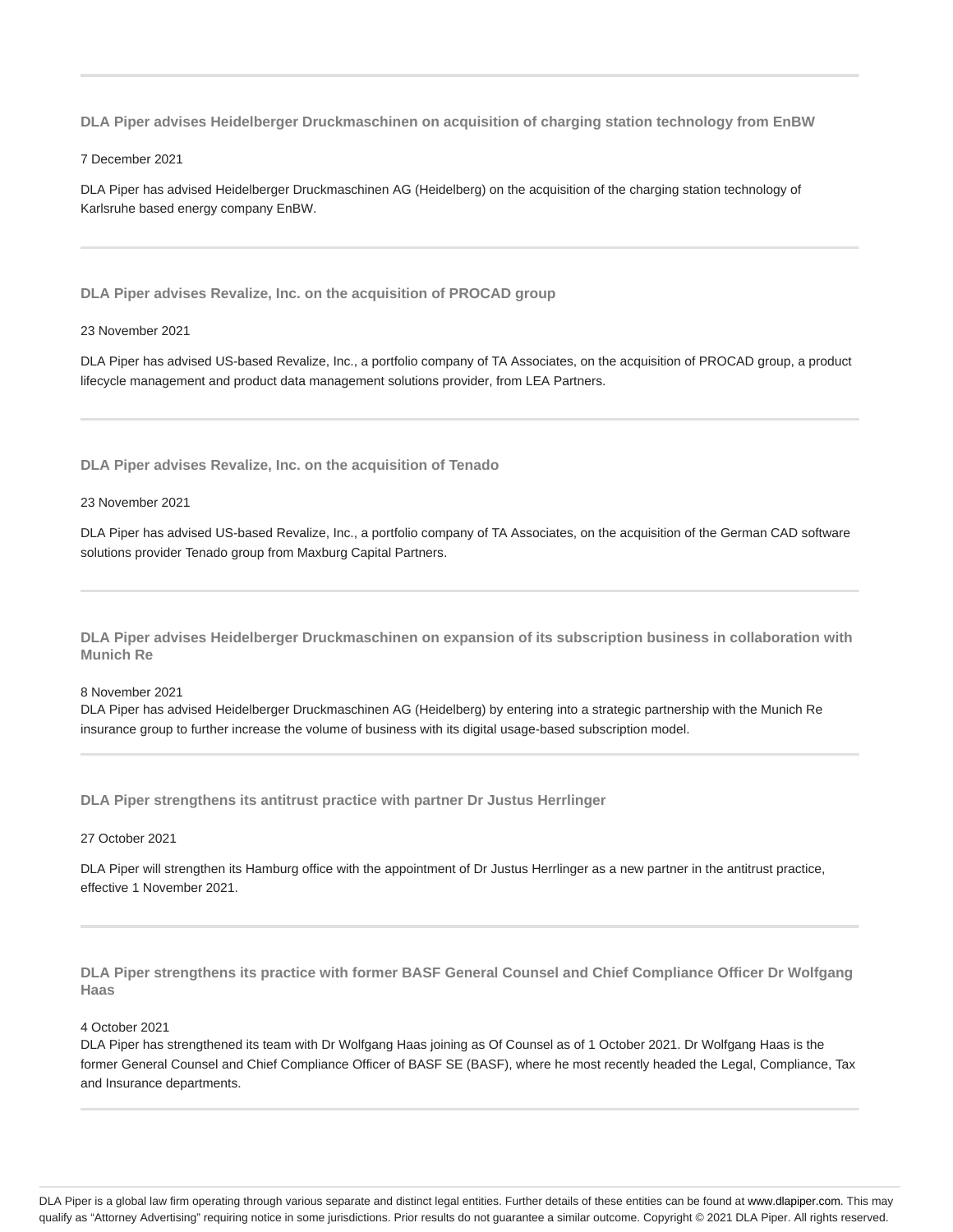**DLA Piper advises Tentamus Group on investment in Lambda Científica and Actitum in Mexico**

## 6 September 2021

DLA Piper has advised Tentamus Group on an investment in Lambda Científica, S.A. de C.V. (Lambda) and Actitum MDC, S. de R.L. de C.V. (Actitum), leading analytical laboratories in the pharmaceutical sector in Mexico.

**DLA Piper advises Heidelberger Druckmaschinen on the sale of software subsidiary DOCUFY to Elvaston Capital Management**

## 31 August 2021

DLA Piper has advised Heidelberger Druckmaschinen AG (Heidelberg) on the sale of software provider DOCUFY GmbH, Bamberg, to Elvaston Capital Management, Berlin.

**DLA Piper advises BASF Venture Capital on investment in Ag-tech start-up Equinom**

#### 12 August 2021

DLA Piper has advised BASF Venture Capital, the venture capital arm of BASF SE, on its new investment in Israeli Ag-tech start-up Equinom. The investment was part of Equinom's Series C financing round.

**DLA Piper advises BASF Venture Capital on investment in vertical farming start-up UrbanKisaan**

#### 12 August 2021

DLA Piper has advised BASF Venture Capital, the venture capital arm of BASF SE, on its investment in the Indian vertical farming start-up UrbanKisaan.

**DLA Piper advises Storskogen on first acquisition in Germany**

## 8 July 2021

DLA Piper has advised Storskogen Deutschland GmbH on the acquisition of a majority stake in Roleff GmbH & Co. KG, a company specialised in industrial maintenance services, mechanical steel processing and automation solutions, as part of a succession plan.

**DLA Piper advises Baker Hughes on its investment in bio-methanation company Electrochaea**

## 29 June 2021

DLA Piper has advised US stock-listed energy technology company Baker Hughes on its investment in Electrochaea, a growth stage company developing novel proprietary bio-methanation technology.

**Best Lawyers / Handelsblatt recommends a total of 88 lawyers from DLA Piper in Germany**

### 25 June 2021

This year, the U.S. publisher Best Lawyers has once again recognized numerous DLA Piper lawyers in Germany in various areas of law. In total, Best Lawyers recommends 88 DLA Piper lawyers this year.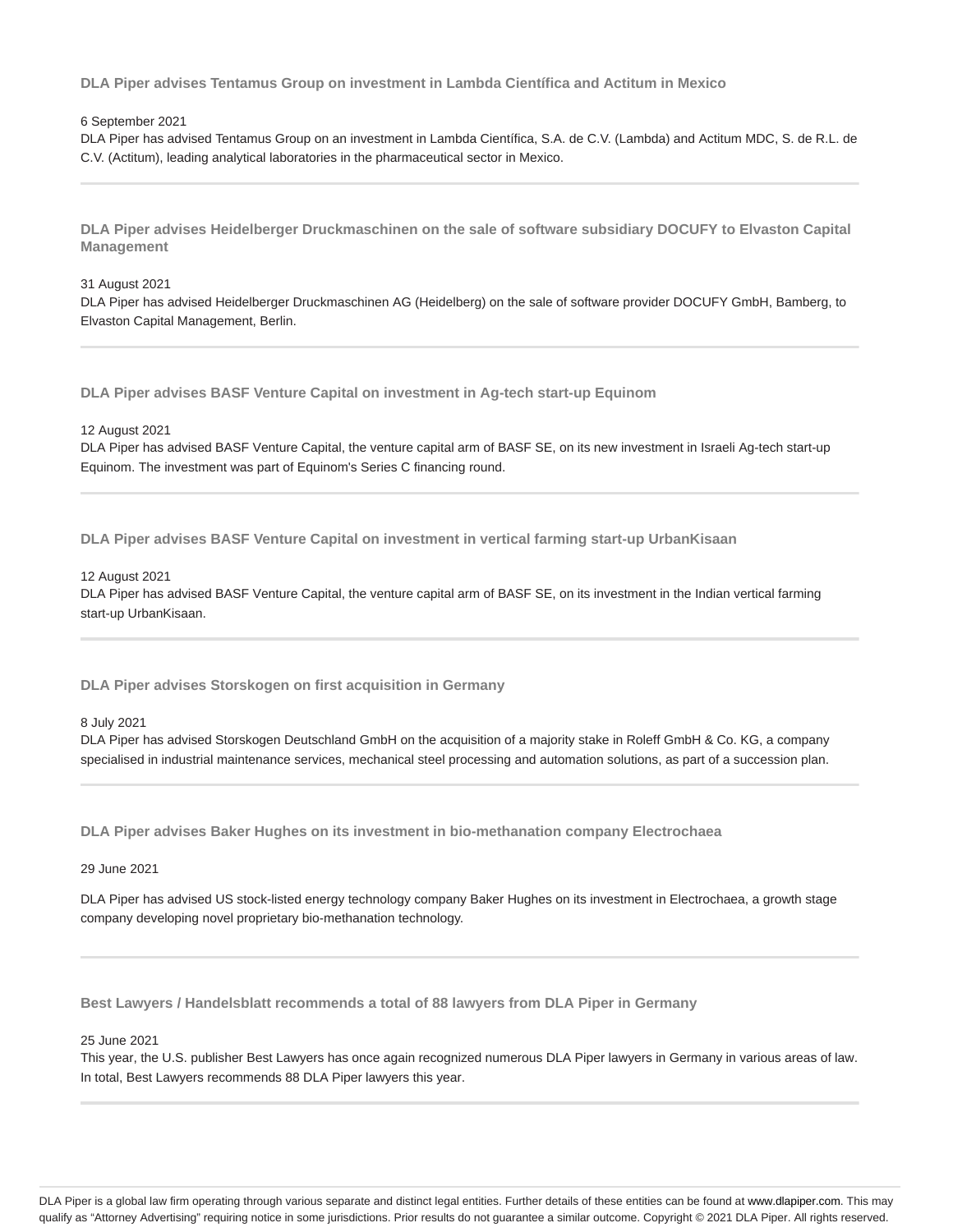**DLA Piper advises BASF on the acquisition of 49,5% stake in offshore wind farm Hollandse Kust Zuid from Vattenfall**

## 24 June 2021

DLA Piper has advised BASF on the acquisition of 49,5% percent of Vattenfall's offshore wind farm Hollandse Kust Zuid in The Netherlands. The purchase price amounts to EUR0,3 billion and takes into account the achieved status of the project.

**DLA Piper advises Heidelberger Druckmaschinen on the relocation of its UK customer headquarters**

## 16 June 2021

DLA Piper has advised Heidelberger Druckmaschinen AG ("Heidelberg") on the relocation of its customer headquarters in the UK.

**DLA Piper advises Bilfinger SE on a divestment of Bilfinger Rohrleitungsbau**

#### 2 June 2021

DLA Piper has advised the listed company Bilfinger SE on the strategic sale of Bilfinger Rohrleitungsbau. In a share deal, 100% of the shares in Bilfinger Rohrleitungsbau GmbH have been acquired by ERBUD Holding Deutschland GmbH.

**WirtschaftsWoche honors Dr Benjamin Parameswaran as Senior Leader of the Year**

#### 23 April 2021

This year, WirtschaftsWoche as one of the most prominent weekly business publications in Germany, supported by the Handelsblatt Research Institute, honors Germany´s most innovative law firms and individual lawyers for the first time in various categories. Dr. Benjamin Parameswaran, Managing Partner of DLA Piper in Germany, receives this year's (Senior) Leader of the Year award.

**DLA Piper advises TRUMPF Group on the global acquisition of Lantek**

#### 19 March 2021

DLA Piper has advised multinational Germany-headquartered TRUMPF Group on the acquisition of the global business of Lantek Sheet Metal Solutions.

**DLA Piper advises Otto Group on the sale of Hansecontrol to Qima**

#### 15 February 2021

DLA Piper has advised Otto Group in relation to the agreement to sell its Quality Assurance and Product Safety service provider, the Hansecontrol Group headquartered in Hamburg, to Qima, a leading global provider of supply-chain compliance solutions, headquartered in Hong Kong.

**DLA Piper advises Heidelberger Druckmaschinen AG on the sale of the Print Media Academy in Heidelberg**

#### 2 February 2021

DLA Piper hat die Heidelberger Druckmaschinen AG ("Heidelberg") im Rahmen ihrer geplanten Standort- und Strukturoptimierungen beim Verkauf der Print Media Academy (PMA) in Heidelberg an eine luxemburgische Investmentgesellschaft beraten.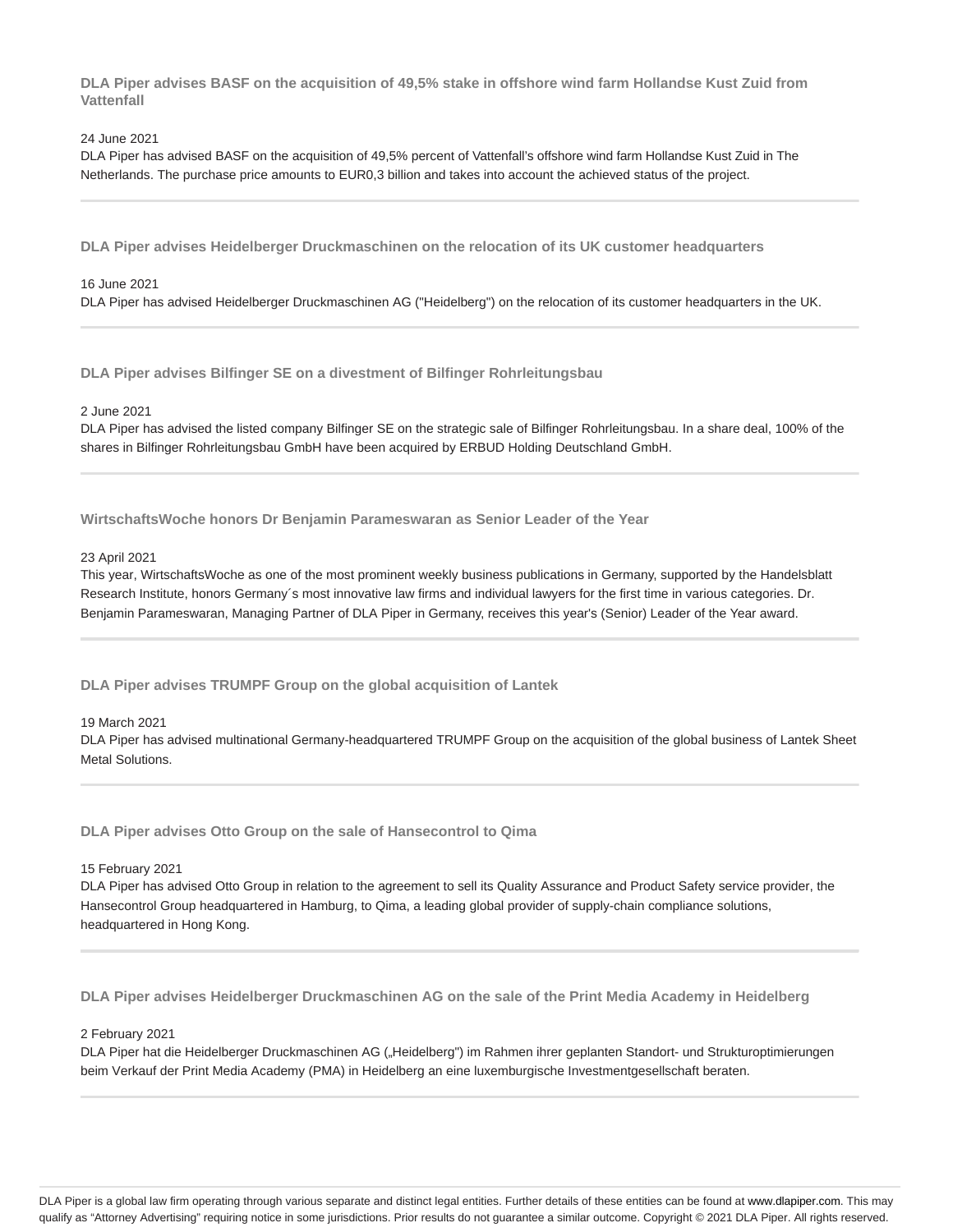**DLA Piper advises Lufthansa Group as main creditor in ZIM Flugsitz insolvency proceedings**

## 11 January 2021

DLA Piper has successfully advised the Lufthansa Group with its entities Deutsche Lufthansa AG, Lufthansa Technik AG and SWISS as main client and main creditor in the insolvency proceedings of ZIM Flugsitz GmbH.

**DLA Piper advises Heidelberger Druckmaschinen AG on the sale of commercial space at Wiesloch/Walldorf site**

### 28 December 2020

DLA Piper has advised Heidelberger Druckmaschinen AG (Heidelberg) on the sale of an area of around 130,000m<sup>2</sup> to the VGP Group as part of its planned site and structural optimization measures.

**DLA Piper advises Senvion GmbH on the sale of Senvion India**

#### 15 December 2020

DLA Piper has advised Senvion GmbH (Senvion), a wind turbine manufacturer in self-administration led by restructuring experts Dr Thorsten Bieg and Prof Dr Gerrit Hölzle (both GÖRG), on the sale of 100% of its business operations in India (Senvion India) to Global Renewable Energy Development Holding Company Limited.

**DLA Piper advises Heidelberger Druckmaschinen AG on the sale of its Belgian production site for printing chemicals to DC DruckChemie GmbH**

## 14 December 2020

DLA Piper has advised Heidelberger Druckmaschinen AG ("Heidelberg") on the sale of its Belgian production site for printing chemicals to DC DruckChemie GmbH (DC Druck-Chemie), a subsidiary of Langley Holdings PL, UK, as part of its planned focusing on core activities and portfolio adjustments.

**DLA Piper advises Heidelberger Druckmaschinen AG on formation of production joint venture with Masterwork**

#### 8 December 2020

DLA Piper has advised Heidelberger Druckmaschinen AG ("Heidelberg") on the formation of a production joint venture with its long-standing partner and strategic anchor shareholder Masterwork Group Co. ("Masterwork"). With this joint venture, Heidelberg aims to further strengthen its leading competitive position in the growth market of China.

**DLA Piper advises insightsoftware on the acquisition of IDL Group**

#### 12 November 2020

DLA Piper has advised US-based insightsoftware, a portfolio company of TA Associates and Genstar Capital, on the acquisition of the German financial performance management software provider IDL Group from LEA Partners.